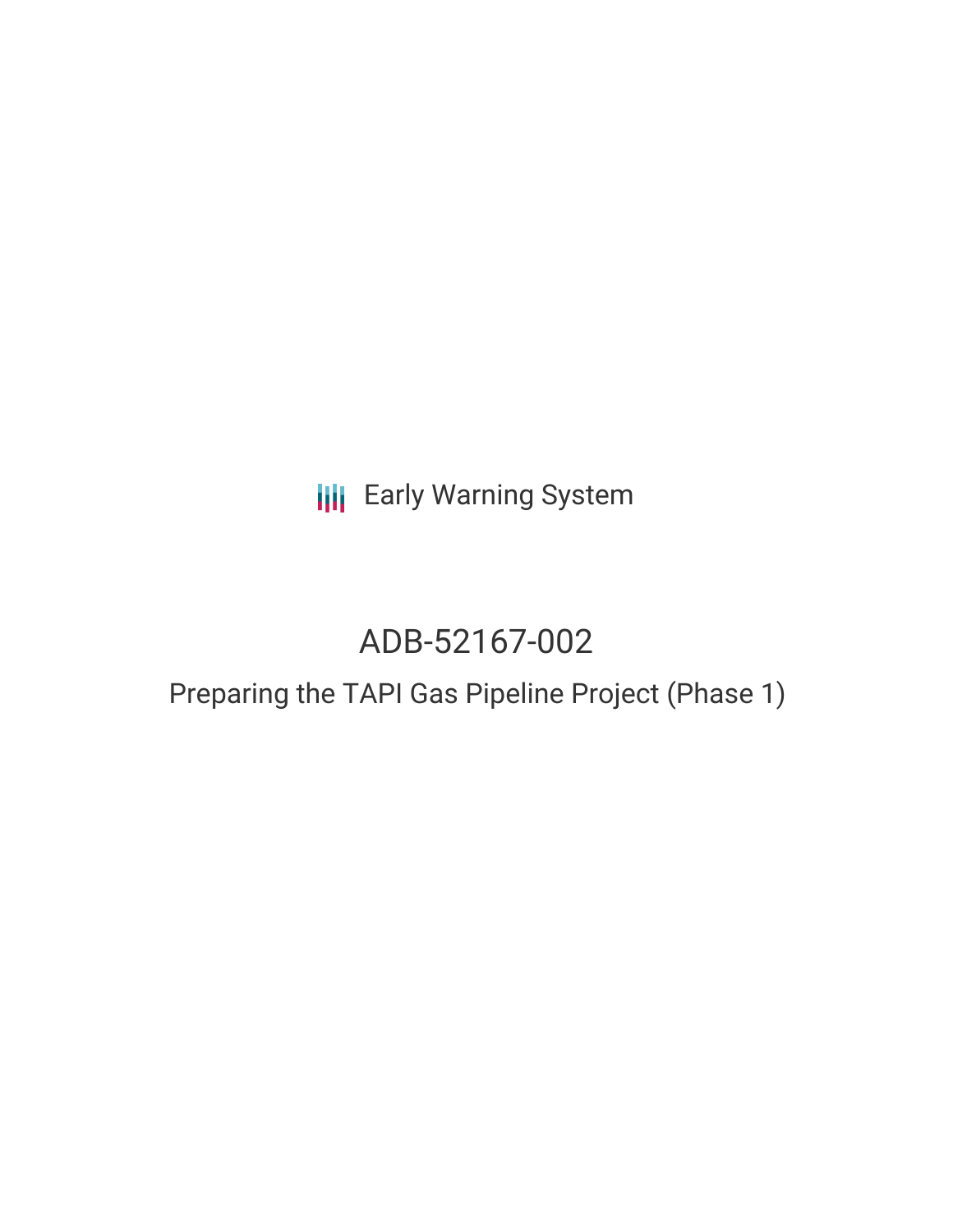

#### **Quick Facts**

| Afghanistan, Pakistan, Turkmenistan   |
|---------------------------------------|
| Asian Development Bank (ADB)          |
| Proposed                              |
| U                                     |
| Regional                              |
| Energy, Mining, Technical Cooperation |
| Fund                                  |
| $$2.15$ million                       |
|                                       |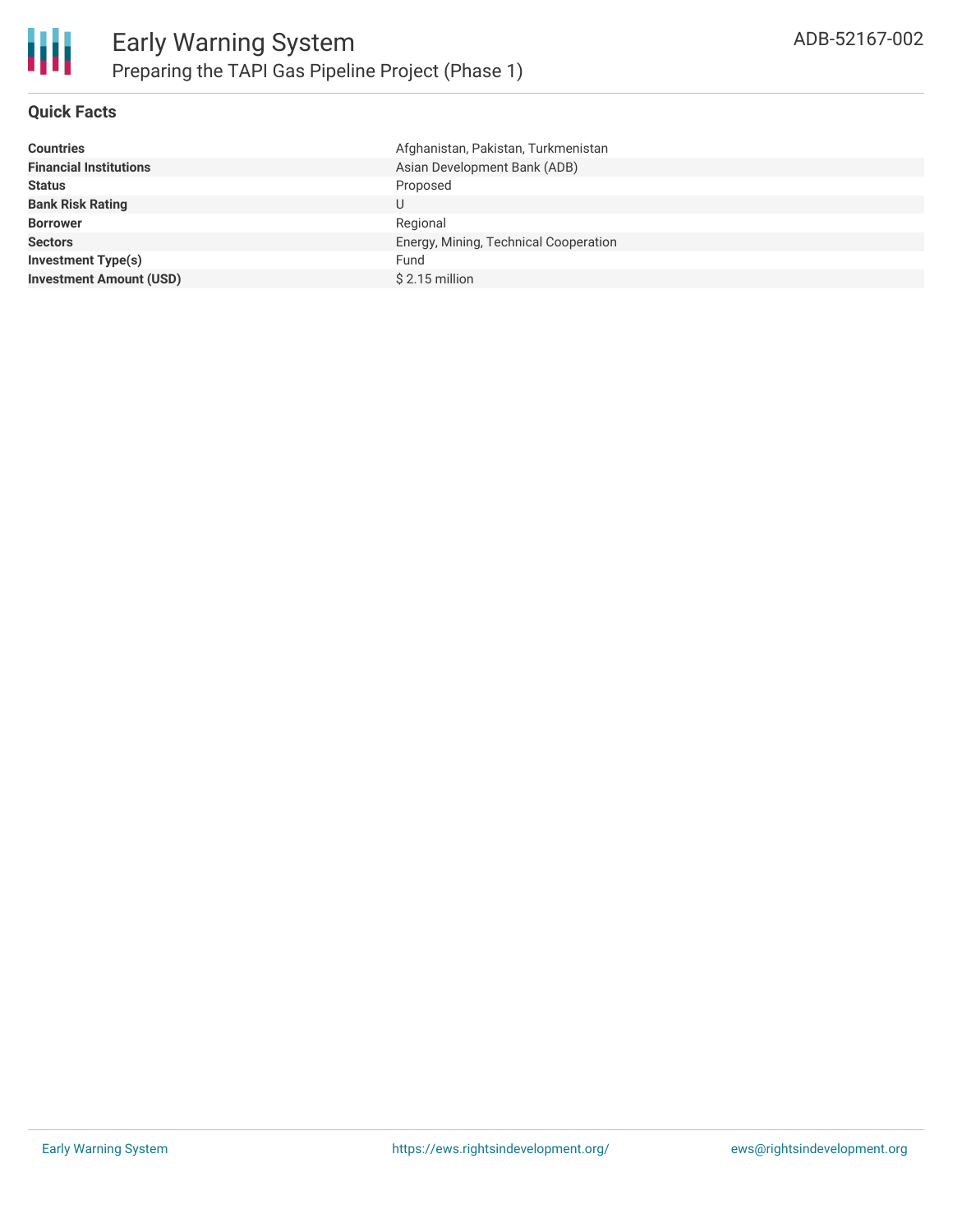

### **Project Description**

According to the bank's website, "The governments of Afghanistan, Pakistan and Turkmenistan have each requested the Asian Development Bank (ADB) financing support for phase 1 of the Turkmenistan-Afghanistan-Pakistan-India (TAPI) gas pipeline (the project) . In addition, the Government of Turkmenistan has requested ADB to provide a partial credit guarantee (PCG) in support to the project. The pipeline will extend approximately 1,600 kilometers (km), from the Turkmenistan-Afghanistan border to the Pakistan-India border. At full design capacity, the 56-inch TAPI pipeline can transport up to 33 billion cubic meters (bcm) of natural gas per year from Turkmenistan to Afghanistan, Pakistan, and India over a commercial operations period of 30 years."

"The project comprises the design, procurement, installation and operation of the pipeline and related facilities (without compressor stations in phase 1) within Afghanistan and Pakistan. Concurrently, State Concern (Turkmengaz) makes use of its own resources (including financing secured from the Islamic Development Bank) to implement within Turkmenistan: (i) the appropriation of a dedicated portion of the Galkynysh gas field; (ii) the installation of approximately 200 km of upstream pipeline connecting the Galkynysh gas field with the project at the Turkmenistan-Afghanistan border; and (iii) the construction of one or more compressor stations. Similarly, GAIL (India) Limited (GAIL) will use its resources to implement within India the installation of approximately 10 km of downstream pipeline connecting the project at the Pakistan-India border with the existing GAIL gas network terminus in Fazilka. Once phase 1 is completed, the project is expected to transmit annually about one third (i.e. 11 bcm of gas) of the TAPI pipeline design capacity..."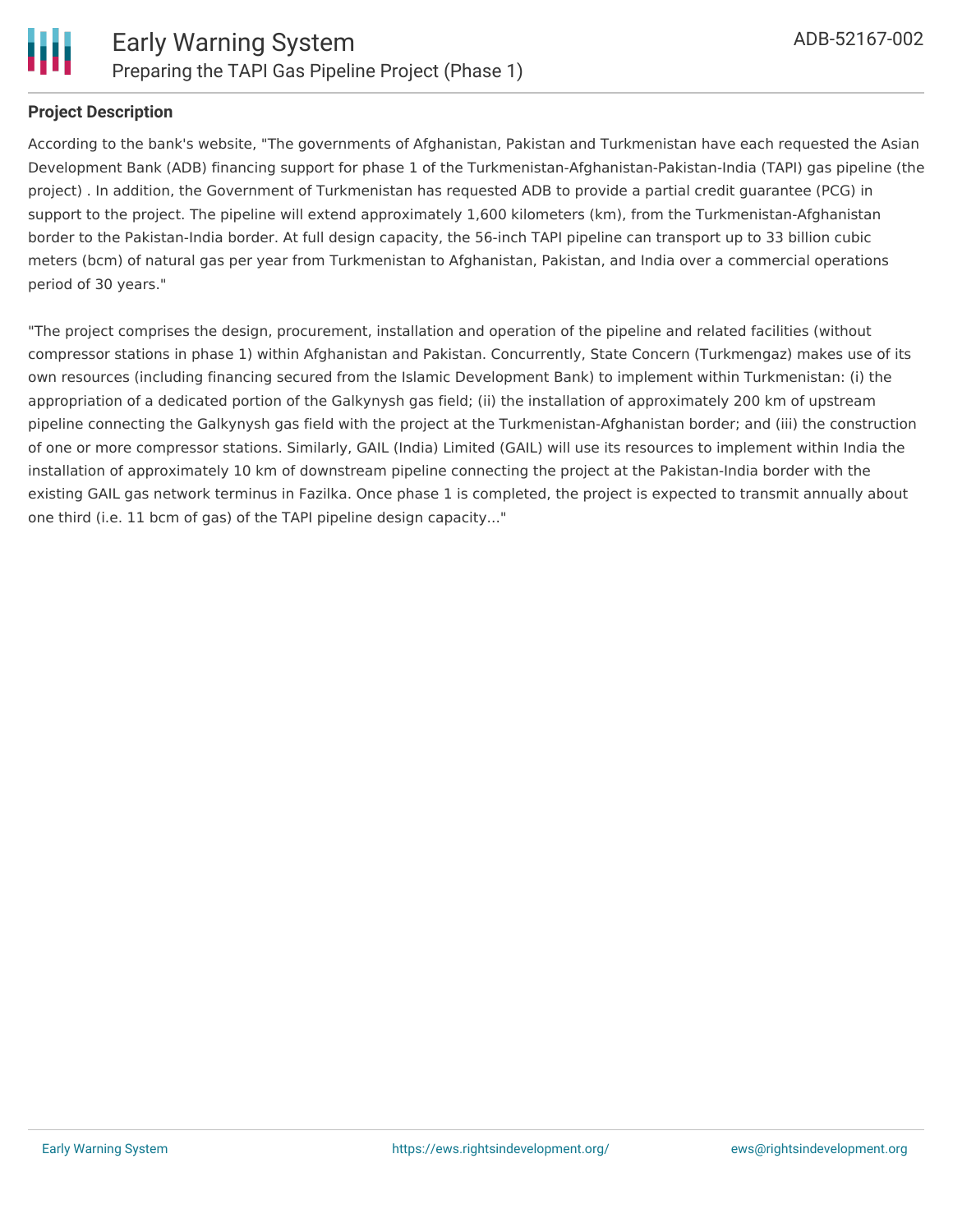

#### **Investment Description**

Asian Development Bank (ADB)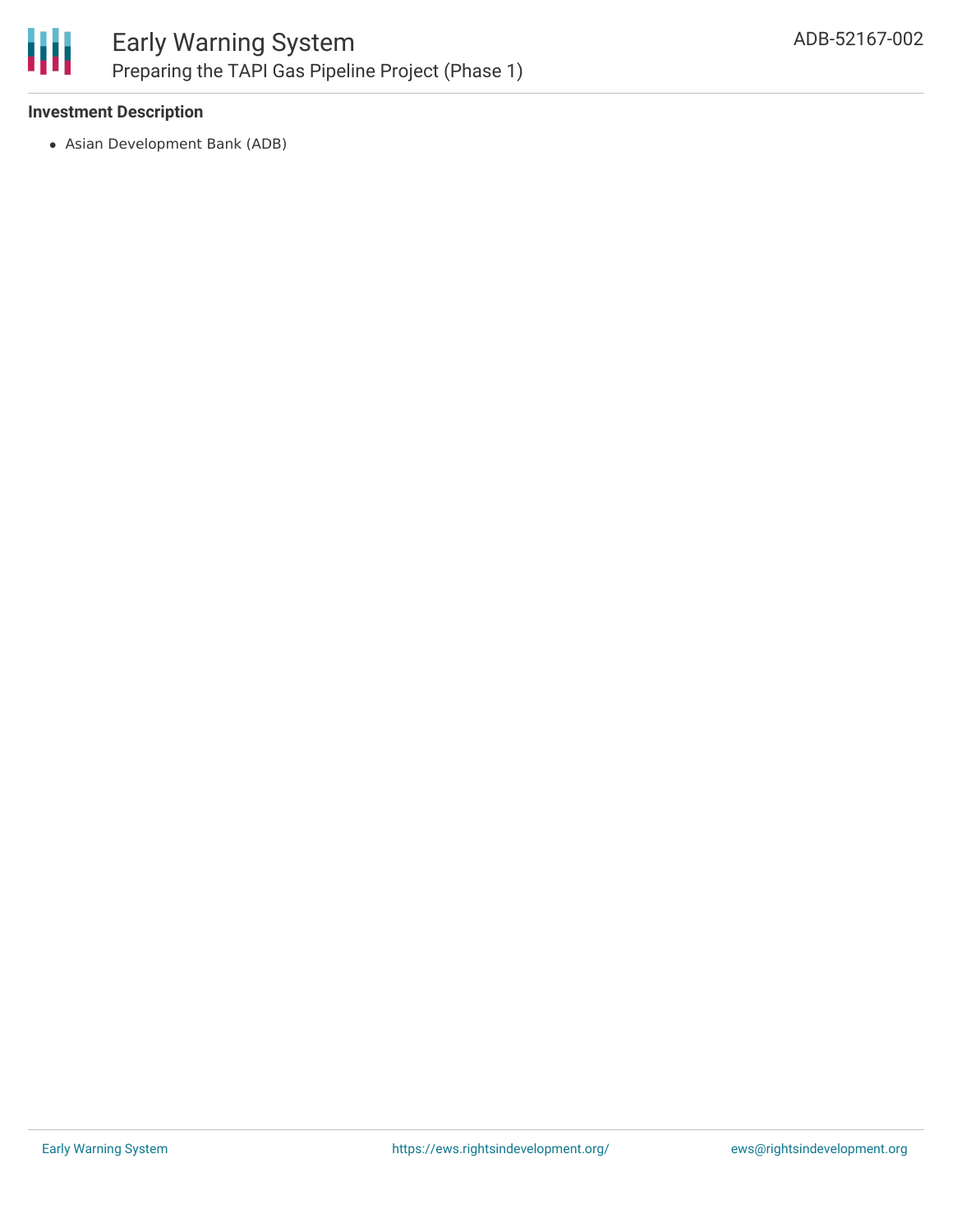

### **Private Actors Description**

According to the bank, "In 2013, the governments of Afghanistan, India, Pakistan and Turkmenistan directed their respective state gas entities (hereinafter collectively referred to as the TAPI Sponsors) to develop, and invest in, the TAPI pipeline. The TAPI Sponsors became the founding shareholders of the TAPI Pipeline Company Limited (TPCL) incorporated in the Isle of Man (United Kingdom) in 2014 and holding its main office in Dubai (United Arab Emirates) since 2016. TPCL mandate is to develop, own, and operate the TAPI pipeline."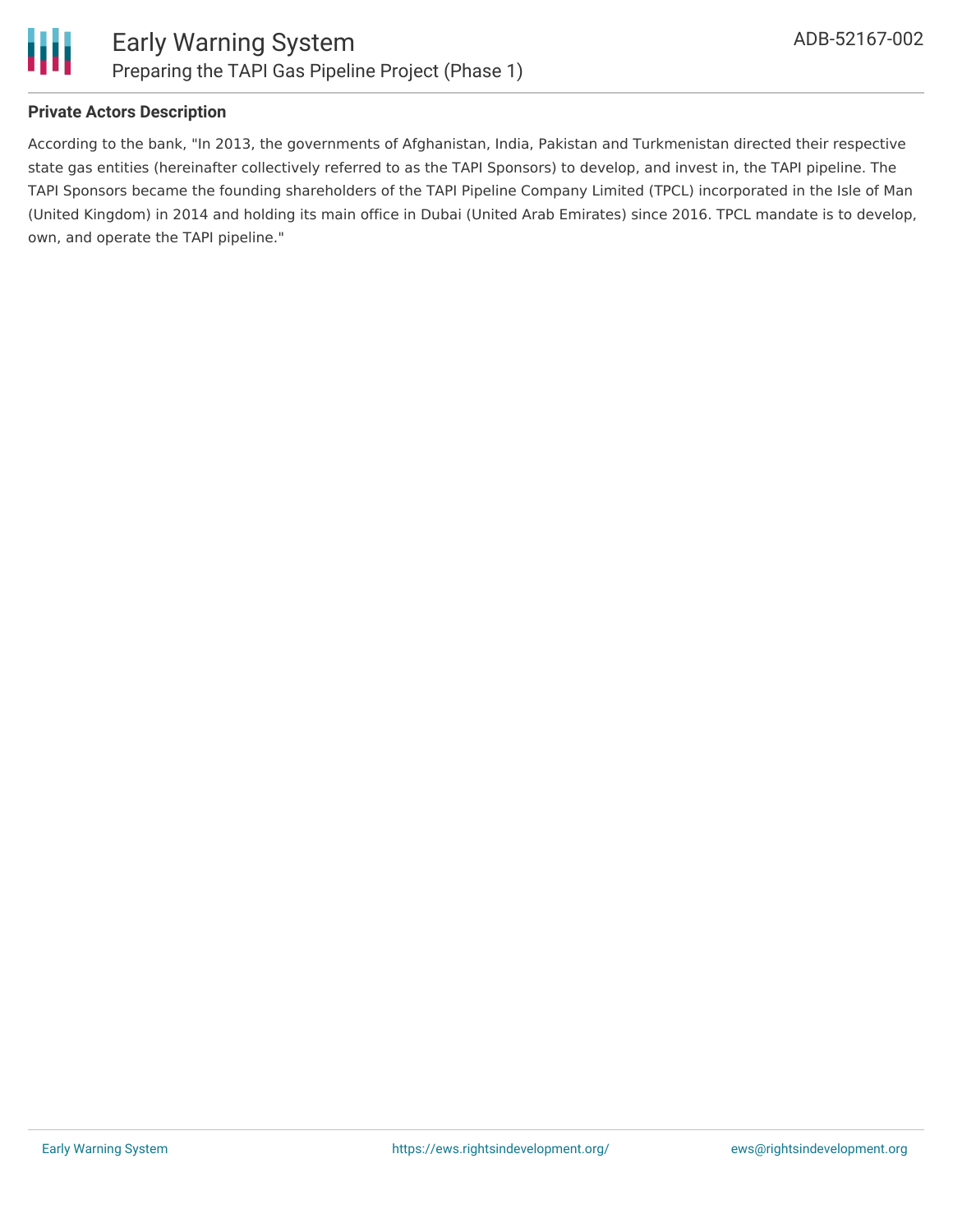

| <b>Private Actor 1</b> | <b>Private Actor</b><br>* Role | <b>Private Actor</b><br>Sector | <b>Relation</b>          | <b>Private Actor 2</b>               | <b>Private Actor</b><br>2 Role | <b>Private Actor</b><br>2 Sector |  |
|------------------------|--------------------------------|--------------------------------|--------------------------|--------------------------------------|--------------------------------|----------------------------------|--|
|                        |                                | $\sim$                         | $\overline{\phantom{a}}$ | <b>TAPI Pipeline Company Limited</b> | Client                         | $\overline{\phantom{a}}$         |  |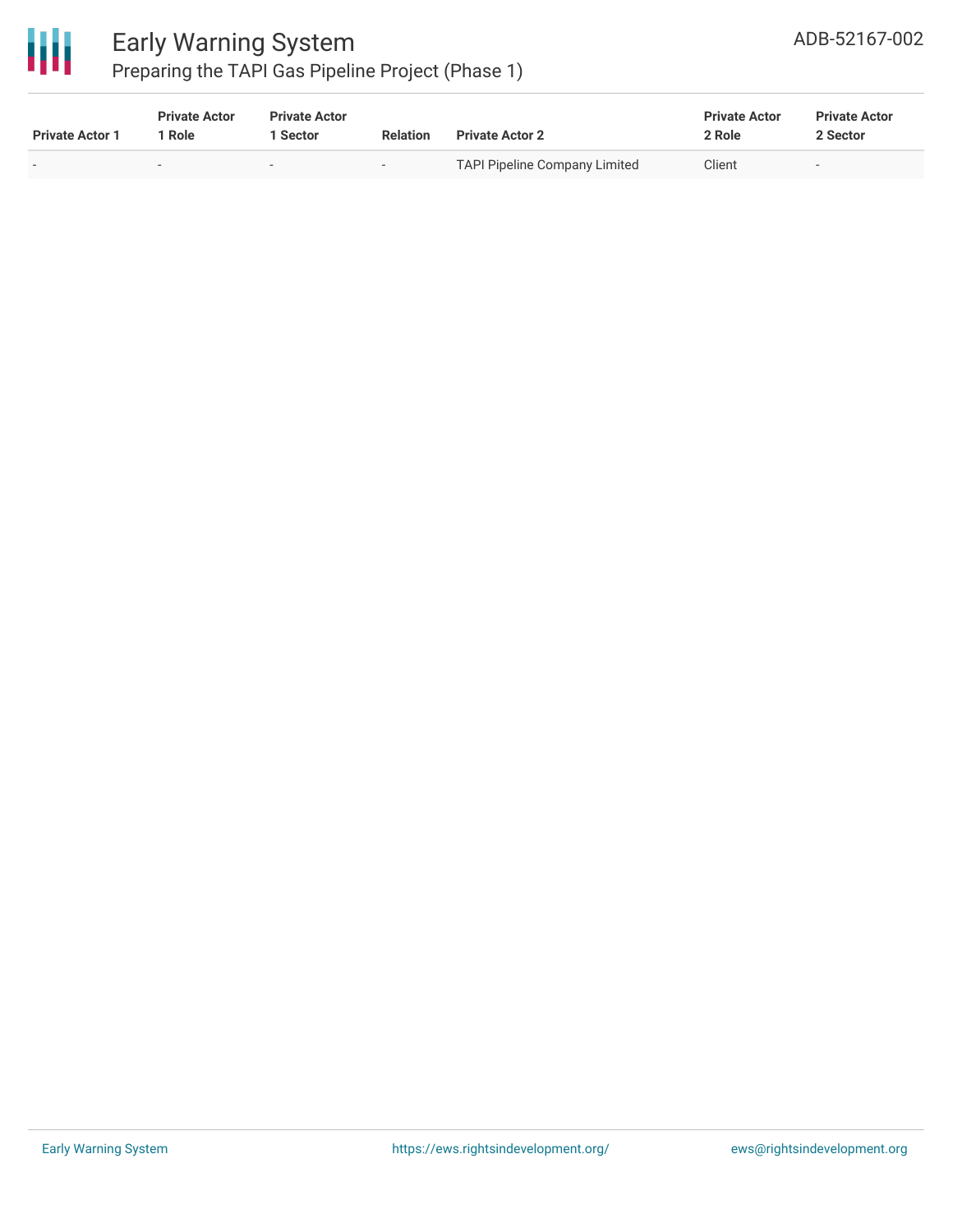

### **Contact Information**

Responsible ADB Officer Pladet, Roland C.J. Responsible ADB Department Central and West Asia Department Responsible ADB Division Energy Division, CWRD Executing Agencies Asian Development Bank 6 ADB Avenue, Mandaluyong City 1550, Philippines

#### **ACCOUNTABILITY MECHANISM OF ADB**

The Accountability Mechanism is an independent complaint mechanism and fact-finding body for people who believe they are likely to be, or have been, adversely affected by an Asian Development Bank-financed project. If you submit a complaint to the Accountability Mechanism, they may investigate to assess whether the Asian Development Bank is following its own policies and procedures for preventing harm to people or the environment. You can learn more about the Accountability Mechanism and how to file a complaint at: <http://www.adb.org/site/accountability-mechanism/main>